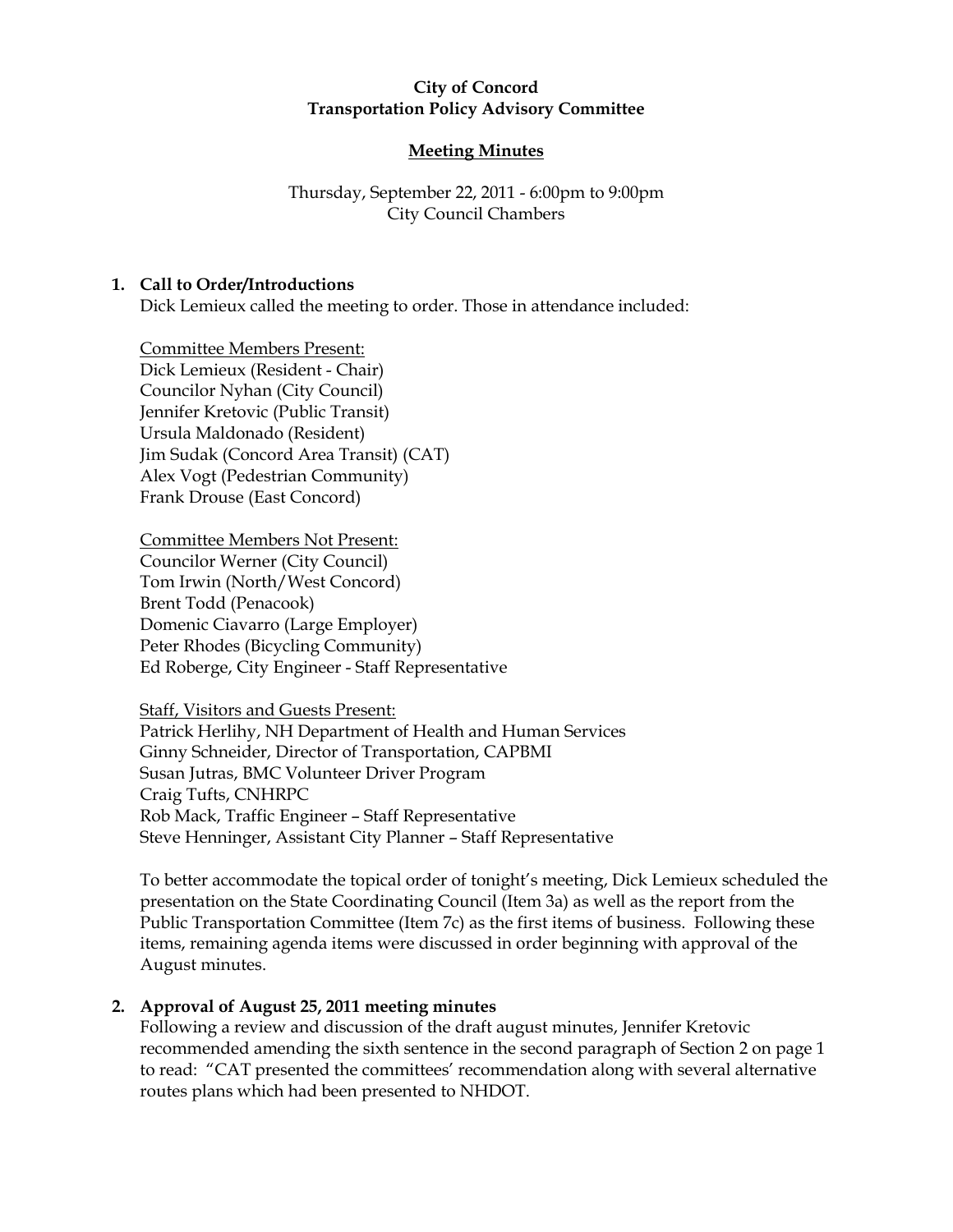Ginny Schneider expressed CAT's objection to a statement in the prior-approved July 28, 2011 minutes and requested that it be deleted from those minutes: July 28, 2011 minutes, Item 7c discussion of the Public Transportation Committee report, "No update on the projected ridership and operational costs associated with this layout [the new Cross-town Route] has been offered." A lengthy discussion followed regarding reconsideration of pastapproved minutes for purpose of clarifying what was said or offering dissenting opinion. Dick Lemieux advised that CAT could object to a statement in the July minutes by noting such objection in the Public Comments section of the August 25, 2011 minutes. As such, Jim Sudak asked that the Public Comments section of the August minutes be amended to reflect CAT's disagreement with the prior-noted sentence.

Jim Sudak made a motion to accept the August 25, 2011 minutes with two changes as discussed above: the line edit in Section 2; and the statement of CAT's objection to the prior July minutes to be noted in Public Comments, Section 4. The motion was seconded by Alex Vogt. The August 25, 2011 minutes were unanimously approved as changed.

### 3. Presentations

#### a. Status of the State Transportation Coordinating Council, Patrick Herlihy

Patrick Herlihy presented the status of the State Coordinating Council (SCC) on public transportation. The SCC was developed to coordinate funding sources and assist the direction of the New Hampshire's ten Regional Transportation Coordinating Councils (RCC's). The SCC is currently chaired by Fred Roberge of Easter Seals. RCC's facilitate the operation of local transit providers within each region including: subcontracted carriers, volunteer drivers, transit-taxi reimbursements, and transportation voucher/subsidy programs. RCC representation includes the local regional planning commission, transit agencies, private providers, municipal officials, citizens and senior programs. Concord is represented by Steve Henninger, Asst. City Planner.

Current SCC initiatives include: insurance requirements for providers/RCC; minimum operating standards; cost allocation policy; communication/outreach strategies; and funding coordination. These initiatives also include: data collection from providers; unmet-needs analysis; RCC operating costs; training curriculums; marketing strategies; and a website. Other initiatives started at select RCC's include: NHDOT pilot funding for elderly/disabled; volunteer driver programs; user subsidy programs/taxi vouchers; and beyond-hour services. The model for the SCC comes from successful models used in other states, and was written by Nelson-Nygaard. The SCC's website is at www.nh.gov/dot/scc

Group discussion and comments followed. Ginny Schneider noted that the Regional Coordinating Council has several grants for a Volunteer Driver Program; \$30,000 has been obtained thus far of the \$35,000 needed to get matching funds this coming year. CAP-BMCI has 85 carriers providing transit services. Members commented that the SCC/RCC program appears to be a great idea to facilitate improvement of efficiency in providing local public transportation.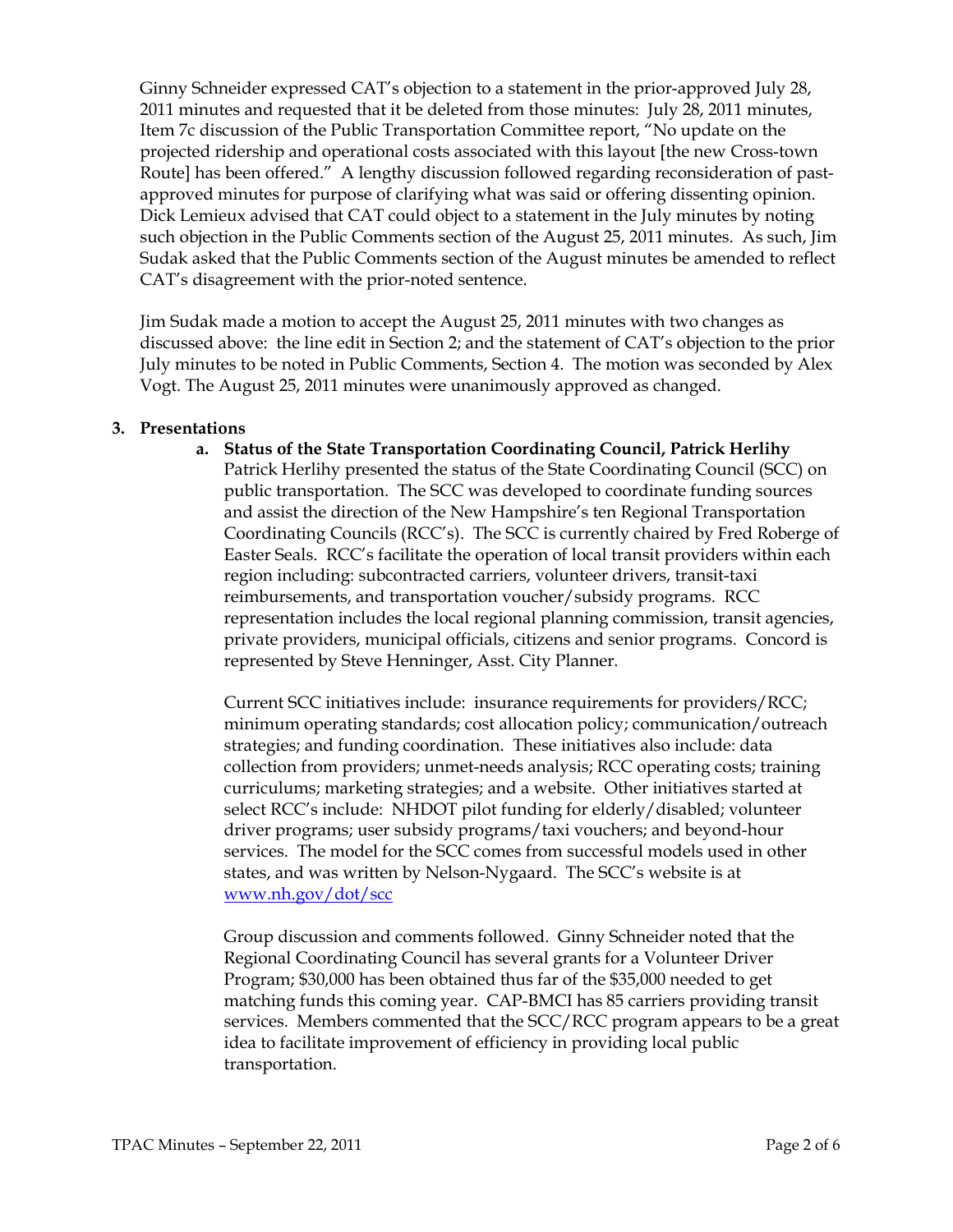## b. North-South Bike Route Status Report, Rob Mack

Rob Mack presented a summary overview of the proposed North-South Bike Route which will provide a signed and marked bike route along existing streets comprising a north-south shared-roadway corridor passing westerly of the downtown area. The route includes South Street (north of Rockingham Street), N. Spring Street and Rumford Street to N. State Street. Bike Route signs including directional plaques and arrows have recently been installed by general Services at most locations along the route. General Services expects to complete the installation of signs and pavement markings (sharrow and bike symbol markings) by October 5, 2011 which is National Walk/Bike to School Day.

### 4. Public Comment

There were no public comments at this meeting.

### 5. Consent Reports

a. Approval of Subcommittee Nominations

There were no subcommittee nominations to consider.

b. Approval of Subcommittee Minutes (Public Transportation, Traffic Operations)

The Committee unanimously approved the meeting minutes of the Public Transportation, and Traffic Operations Committee meetings.

### 6. TPAC Referrals from City Council, Staff and Chair

a. Referral from Council Patten regarding a request from a resident in the Cricket Lane neighborhood to consider opening the gate on Cricket Lane (City Council: 5/2011, TPAC 7/28/2011)

Rob Mack reported that TPAC's final report on this referral was accepted by City Council at their September 12, 2011 meeting.

#### **7.** Status report on subcommittees

## a. Pedestrian Committee, Alex Vogt

Alex Vogt reported that the Pedestrian Committee met on August 18. Tasks and suggestions from the Walk-Friendly report card were discussed. The list would be emailed to committee members to rank priorities (1 low to 5 high). The results will then be tabulated to assist the committee in prioritizing which tasks to work on.

Alex Vogt noted that the Wellness coalition will meet on Friday, September 30, 2011, with Mark Fenton speaking. The NH Rail Trails Coalition will next meet on November 12, 2011.

#### b. Bike Committee, Peter Rhodes

In Peter Rhodes' absence, it was noted there was no new activity to report as the Bike Committee's regular meeting is scheduled for next Monday, September 26, 2011.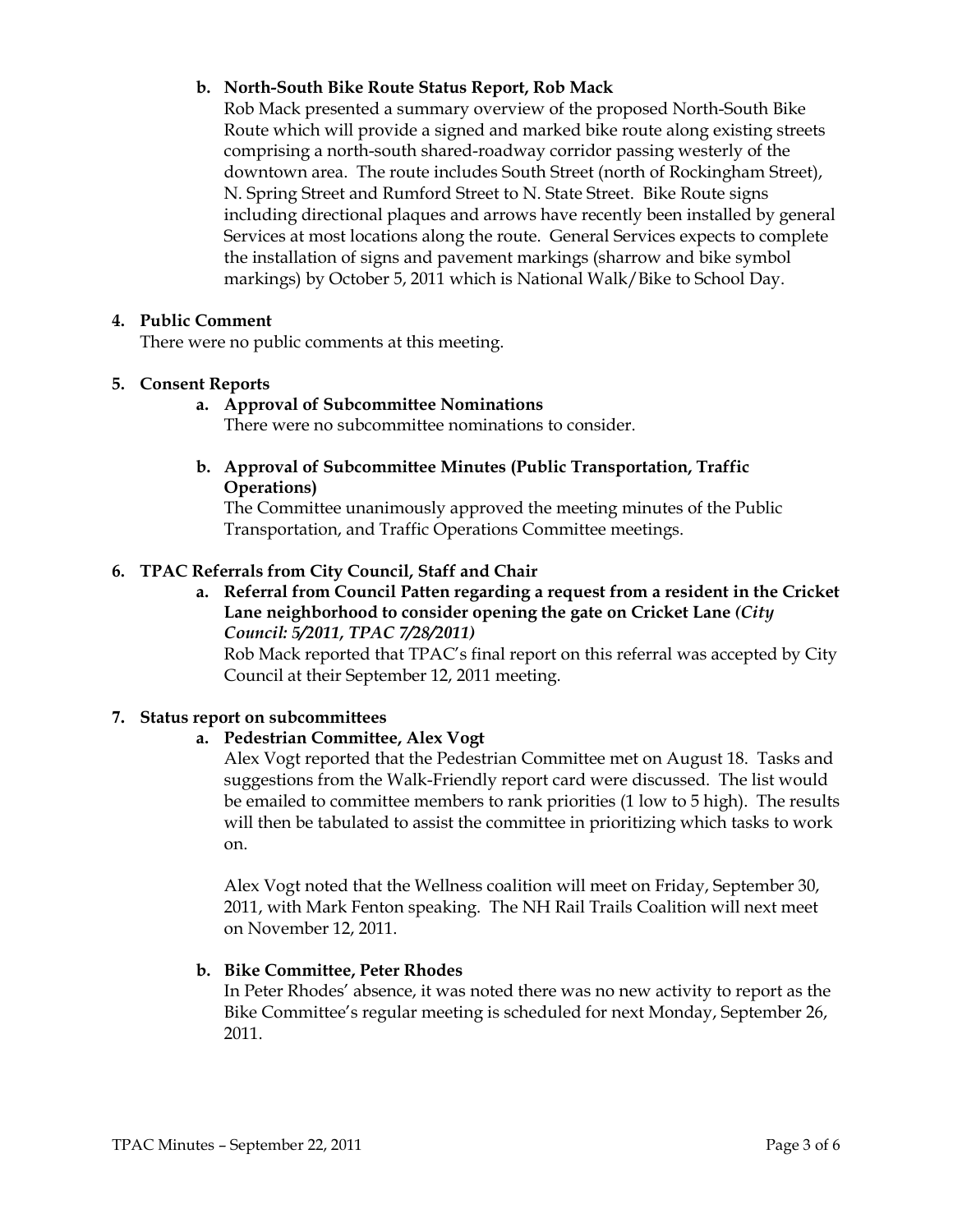### c. Public Transit Committee, Jennifer Kretovic

Jennifer Kretovic reported that the Public Transit Committee met in September and discussed development of the quarterly progress report on CAT for submission to Council in October. The route changes are delayed until November and the Cross-town Route will be only slightly modified from the existing Indy Park and Trolley Routes. The subcommittee is concerned with efficiency as CAT has stated the metric we were using to measure efficiency are invalid as they do not have the ability to separate Operation Costs per route and the ridership numbers were estimated. CAT has stated some Program Goals from the Nelson-Nygaard study are invalid though others may still be warranted. PTC has asked for an Annual Plan from CAT so that PTC can develop more realistic Program Goals for FY 2011, but await an Annual Plan due to CAT's need to complete ARRA fund projects. The subcommittee is frustrated with inconsistent data based on estimations. The NHDOT Grant Application and that of the city is not consistent; the budget CAT submits is based on estimated/inflated numbers and not more closely aligned to the actual year-toyear expenses/incomes. Jennifer reported that committee consensus is that CAT has far to go in order to meet the directives given by Council at the June meeting.

The PTC's progress report was presented to TPAC and substantial discussion of individual findings followed. Keith Nyhan presented a number of comments and suggestions on the draft report and noted that the Mayor is adamant about maintaining transparency in this overview of CAT. Jim Sudak stated his strong objection to a number of statements in the draft report.

In light of substantial comments received on the draft report, Dick Lemieux suggested that TPAC consideration of this item be tabled and that TPAC reconvene on Monday September 26, 2011 at 5:30 PM to finalize consideration of the document and vote on its acceptance. The prompt action would be necessary in order to ensure the timely submission of the report to the city clerk next week for inclusion in the Council's October agenda package. Dick Lemieux requested that Jennifer Kretovic compile the comments on the draft report received thus far from TPAC, coordinate an updated draft document with PTC members and redistribute the revised draft to TPAC members for review and comment over the coming weekend. Communication via email was suggested, and the option for a formal TPAC vote on the final document might be possible via email if no members object. Unless otherwise directed by the Chair, TPAC would reconvene on Monday night. Dick Lemieux also suggested that if CAT objected to TPAC's final document, it was welcome to submit a minority report to the City Clerk for distribution to Council.

Jennifer Kretovic made the motion to table the discussion of the draft interim progress report on CAT, with TPAC to reconvene on Monday, September 26, 2011 at 5:30 PM in the City Hall second-floor conference room for final review of the document and vote. Motion was seconded by Ursala Maldonado, and vote to table the item was unanimous.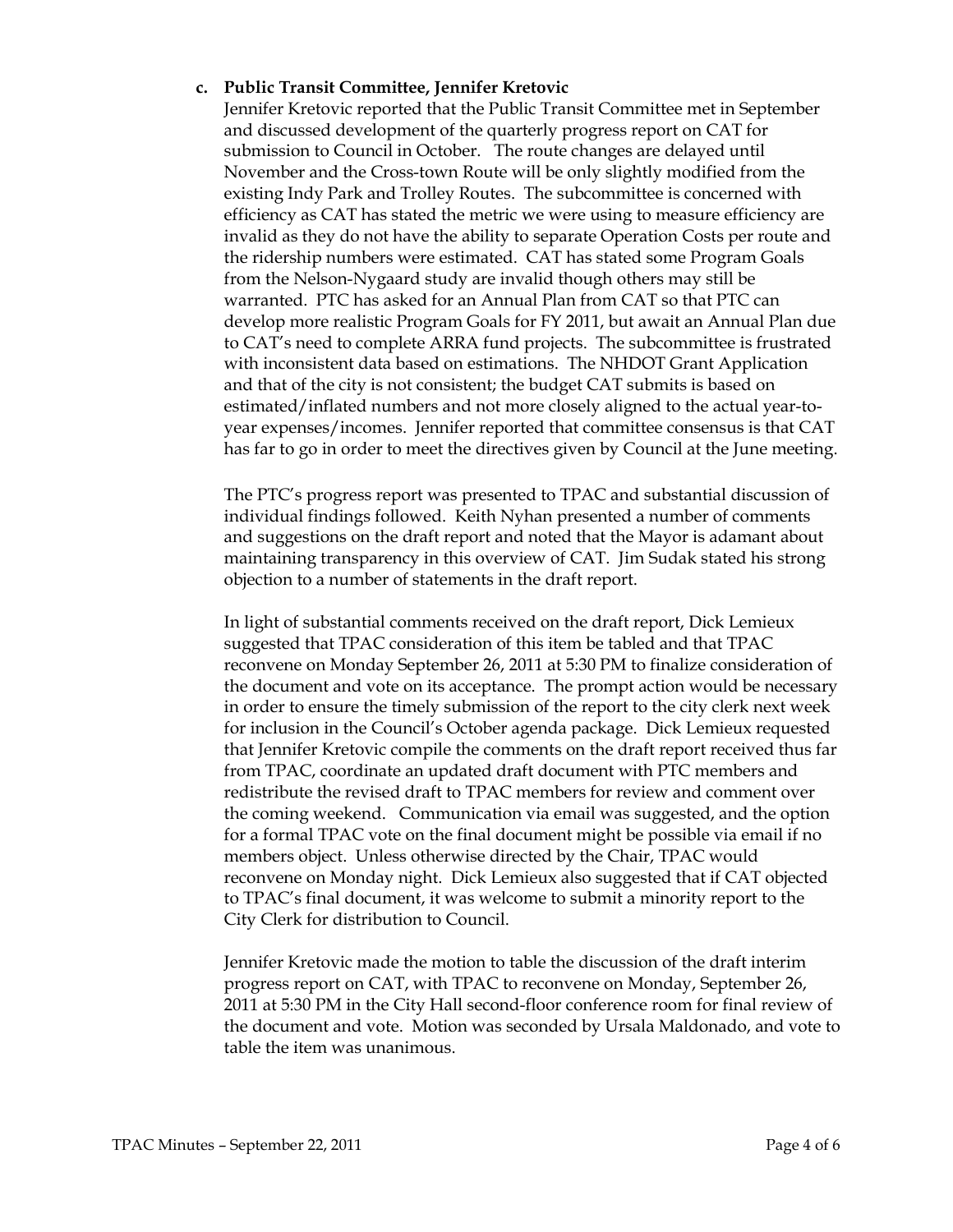## d. Traffic Operations Committee, Rob Mack

Rob Mack reported that the TOC met in September and discussed traffic accidents city-wide over the last few months. Of particular concern was a recent pattern of bicycle crashes at the Mountain Road/W. Portsmouth Street (Exit 16) intersection in the two-year period since July 2009: experienced cyclists traveling southbound on Mountain Road down the hill and being struck by a vehicle turning left or crossing from the W. Portsmouth Street from a stop. Staff planned to visit the intersection to view sight lines and ascertain if specific improvements might be appropriate. Also noted was the possibility of getting word out to the cycling community to exercise caution when cycling through this intersection (i.e. making eye contact with side-street drivers); complex intersection geometry and high traffic volume creates challenges for side-street drivers turning onto Mountain Road and an approaching cyclist could get overlooked. TOC concurred that the proposed roundabout (FY 2016) should alleviate difficulties for both vehicle and bicycle movements.

## 8. TPAC Policy Objectives/Programs/Initiatives

### a. City-wide Speed and Pavement Marking Policy Update.

Rob Mack reported that the former YIELD signs at the Auburn/Penacook and Auburn/Forest intersections had been swapped out with STOP signs following September 12, 2011 Council approval.

#### 9. Old Business

### a. TPAC Accomplishments – Develop list for publishing

In Ed Roberge's absence, Rob Mack reported that Ed was unable to update the draft list of TPAC accomplishments based on comments and suggestions received at the August TPAC meeting. The updated draft will be distributed to TPAC members for review prior to the October TPAC meeting. In the meantime, any additional comments or suggestions would be welcome and should be forwarded to Ed.

#### b. Review of Pavement Marking Policy Update

In follow-up to member inquiries at the August TPAC meeting, Rob Mack presented the city's plan for twice-a-year pavement marking. General Services arranged for the repainting of most markings (lane lines, symbols, crosswalks, stop lines) city-wide in the spring of this year. A second repainting of pavement markings along select heavily-traveled roads will begin later in the fall to refresh those markings that exhibit the greatest wear. A map provided by General Service was displayed indicating the high-wear locations to receive the fall repainting. Locations include the major arterials (Pleasant Street, Manchester Street, Main Street, Loudon Road and N. State Street, and Village Street, as well as select portions of multi-lane routes such as East Side Drive, Ft Eddy Road, D'Amante Drive, and Clinton Street. Lane lines at key traffic signal intersections are also indicated. The plan for the limited fall repainting was developed by staff last year to focus the second repainting to those streets where wear on the markings seemed greatest, or where the need for markings was important to vehicle guidance (such as double-turn lanes). This plan would be reviewed over the coming year and refined as appropriate in an effort to enhance the effectiveness of the city's pavement markings in a cost-effective manner.